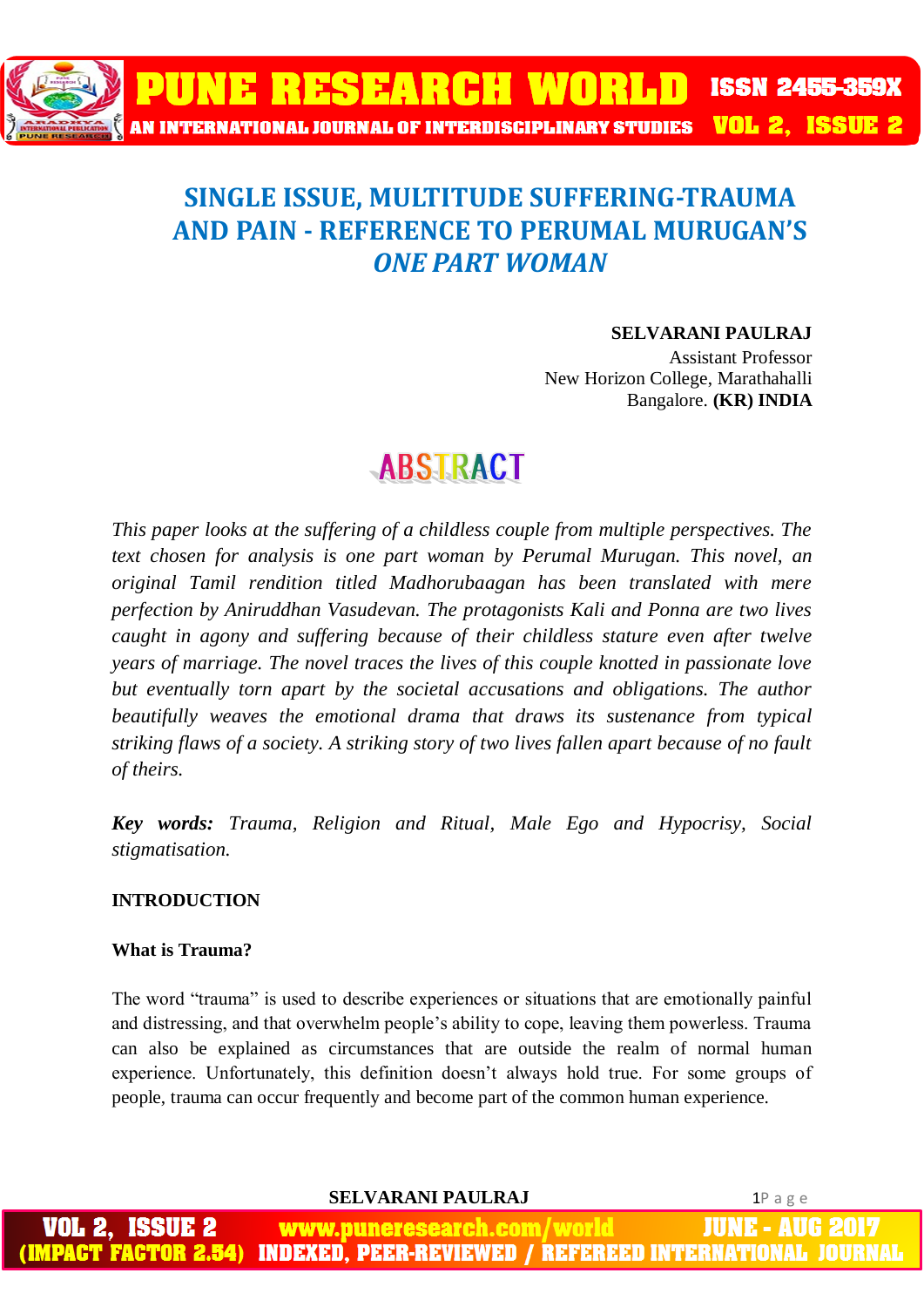Emotional and psychological trauma are painful encounters that occur as the result of extraordinarily stressful events which shatter one's sense of security, making them feel helpless in a dangerous world. Traumatic experiences often involve a threat to life or safety, but any situation that leaves one feeling overwhelmed and isolated, even if it doesn't involve physical harm. It's not the objective facts that determine whether an event is traumatic, but subjective emotional experience of the event that decides the intensity of suffering. (Much) of our so-called mental life is about the lives we are not living, the lives we are missing, the lives we could be leading but for some reason are not. What we fantasize about, what we long for, are the experiences, the things and the people that are absent. (Phillips 2012, pg.xi)

> *Children are never simply themselves, co-extensive with their own bodies, becoming alive to us when they turn in the womb, or with their first unaided breath. Their lives start long before birth, long before conception, and if they are aborted or miscarried or simply fail to materialize at all, they become ghosts within our lives. (Mantell 2003, p.228)*

The above quotes spell out clearly the sense of suffering and isolation experienced by individuals who fail to accept life as it is and instead subject themselves to extensive trauma and guilt for what has failed to be theirs in life.

# **One Part Woman:**

Any piece of writing in its course of storytelling highlights certain follies and stereotypes that exist in certain regions, religions, and communities. As a reader, we become better equipped to understand the psyche of the practises if the familiarity with that region is greater. This is typically what the Tamil writer Perumal Murugan has set out to do in his novel one part woman.

The novel taken for study brings to the fore a common theme of societal isolation and ridicule because of a couple's inability to bear a child. A survey on the mindset of many childless couples was summed up thus, 'It was a sense that what they described as their 'childlessness'—and their grief response to it—was misunderstood, criticized or unacknowledged. At times, they felt harshly judged by others in their social worlds, and they often spoke of a distressing and lonely sense of inauthenticity in their lives; a jarring disjuncture between the 'mask' they were required to wear socially and the hidden face of their painful feelings about not having had a child. Many invoked the popular metaphor of a 'biological clock running out', talked about their 'window of opportunity' for having a baby closing in terms of their natural fertility, and expressed a sense of anxious urgency about having a child while it was still possible for them biologically to do so. Almost all talked about how difficult it was to speak about this experience to others around them."

**SELVARANI PAULRAJ** 2P a g e

JUNE - AUG ISSUE 2 www.puneresearch.com/world **INDEXED, PEER-REVIEWED / REFEREED INTERNATIONAL** MPACT FACTOR 2.54)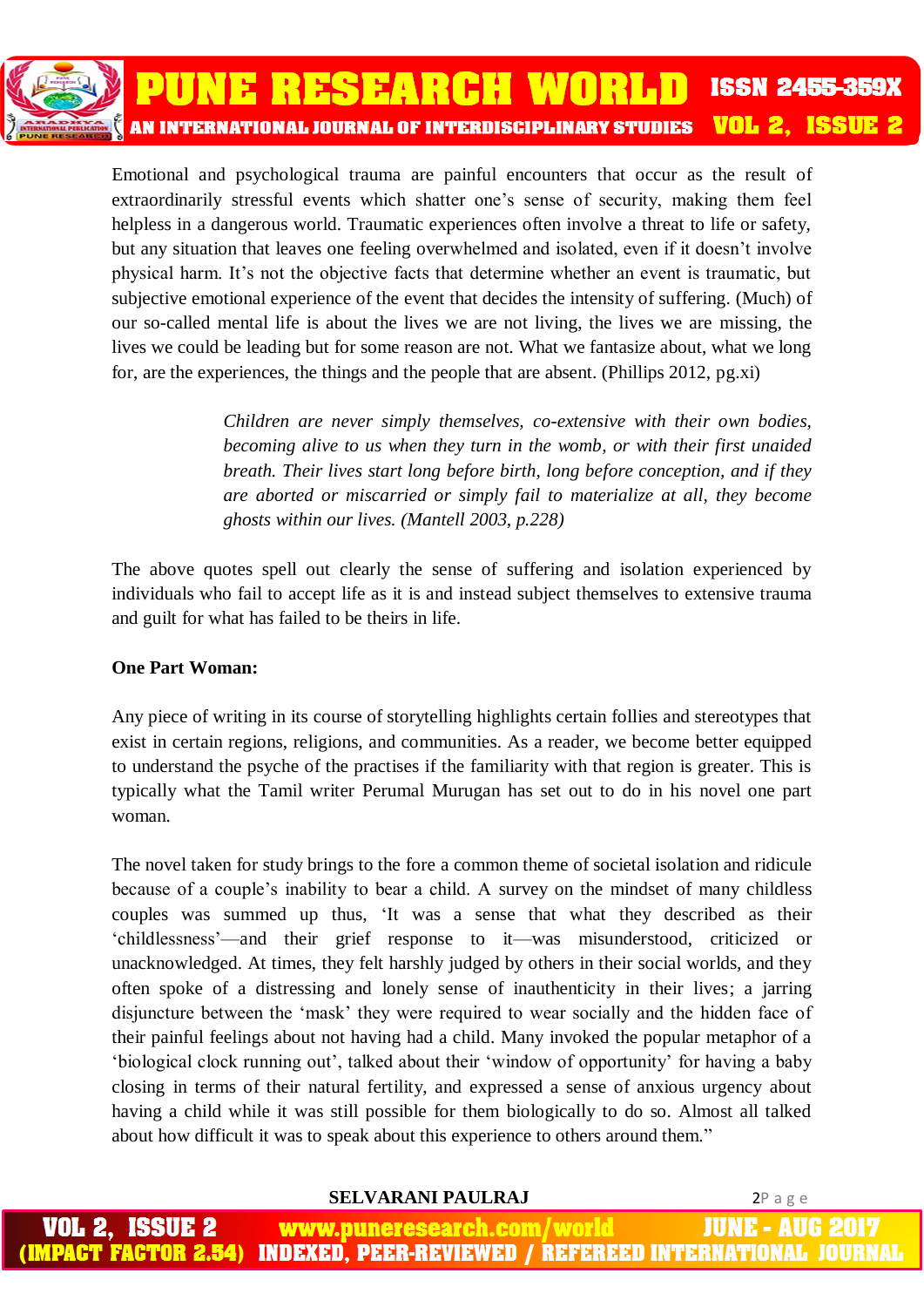# **About the Novel**

*Perumal Murugan* is a Tamil author, poet and Professor and the author of six books. The book in question *Mathorubhaga***n**, whose English translation is called *One Part Woman*, narrates the story of a childless couple and the impact of childlessness on Ponna and Kali, landless agricultural labourers. The book raises several issues about gender, patriarchy and masculinity - all of which converge in a worldview mandated by narrow social conventions, that describe a childless marriage as incomplete.

One Part Woman is a novel based on a possible ancient cultural practice among people living around Thiruchengode, a town in Erode district, Tamilnadu. According to historian Romila Thapar, it is the story of a childless couple with a strong desire of having a child, "depicted with admirable sensitivity, anguish and gentleness".

The novel is also acutely sensitive in its approach toward gender and sexuality and humane in its treatment of longing. While fundamentally an emotional work, driven by personal desires and losses, it also unsettles the reader with what it frankly reveals about simplistic ideas on progressiveness. The society in which the book is set in is permissive in ways that the urban middle-class in the same state at large is not, even though known markers of suppression, such as caste laws, hold sway. But, here as elsewhere, the true hindrances to happiness and progress come in much more personal forms.

Versatile, sensitive to history and conscious of his responsibilities as a writer, Murugan is the most accomplished of his generation of Tamil writers. Apart from his profound engagement with Kongunadu and its people, he is also a writer of great linguistic skill, being one of very few contemporary Tamil writers who have formally studied the language up to the postgraduate level.

Translated elegantly by Aniruddh Vasudevan, a professional Bharatanatyam dancer attending graduate school in the United States, *One Part Woman* is a rooted and passionate novel that, as the blurb says, "lays bare with unsparing clarity a relationship caught between the dictates of social convention and the tug of personal anxieties."

## **Religious parallel**

The tradition of seeking impregnation by an anonymous male in the name of god seems to have died out decades ago. Kali and Ponna must have been among its last victim.The ancient practice was followed for centuries in not just India but also across many cultures. Due to lack of facilities like artificial insemination at those times, another man could impregnate a woman on strict conditions (like mandating that the act is not for pleasure and that he has to stop soon after impregnation, etc.,) . This was practiced in India too - but was only used in

### **SELVARANI PAULRAJ** 3P a g e

**ISSUE 2** www.puneresearch.com/world IUNE -AUH PACT FACTOR 2.54) INDEXED. PEER-REVIEWED / REFEREED INTERNATIONAL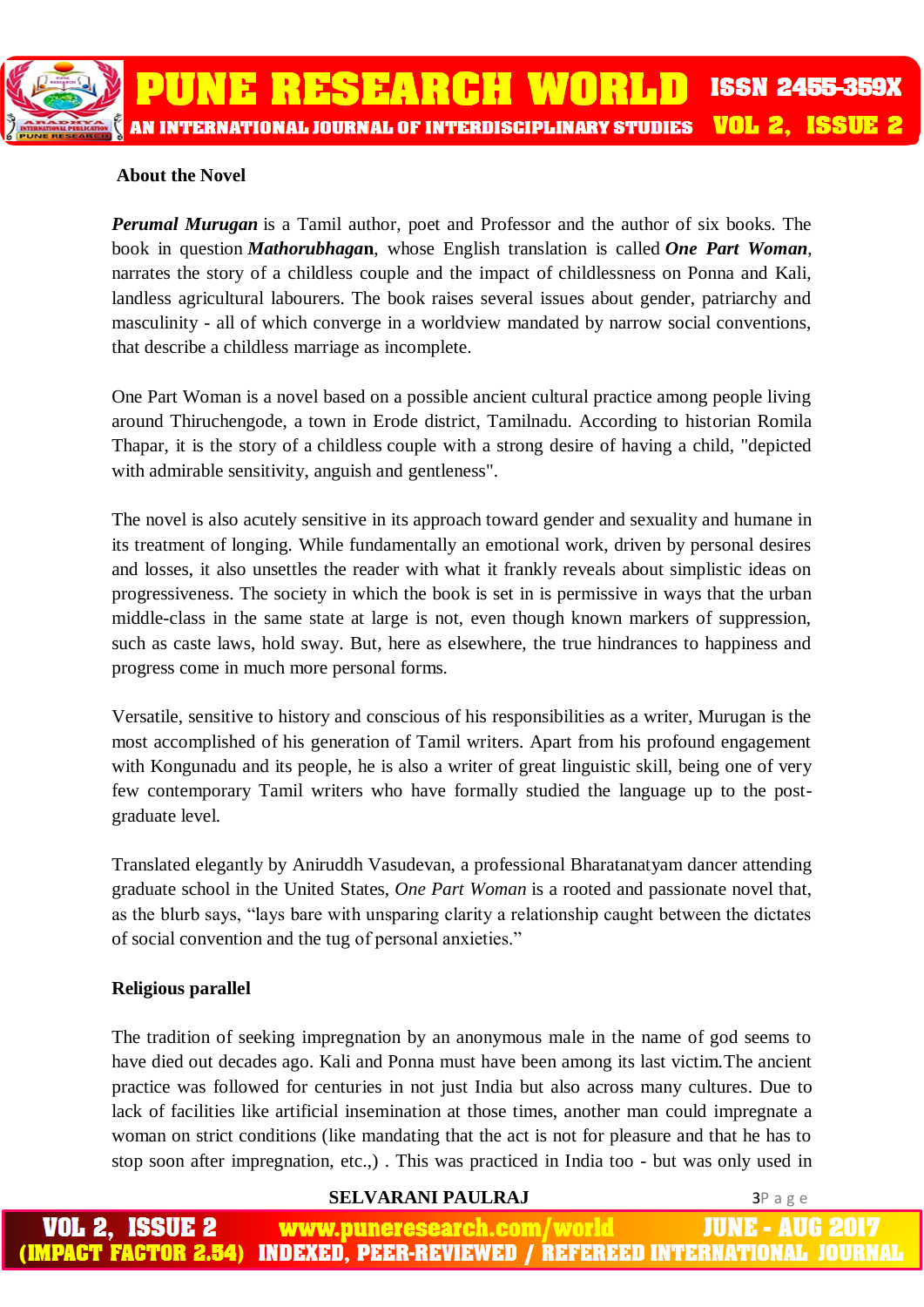

rare cases where a child was mandatory to the wellbeing of the society (such as kings for instance) and he was impotent.

The practice was known as Niyoga... Here are the rules of Niyoga from Wikipedia...

- 1. The woman would agree to this only for the sake of rightfully having a child and not for pleasure.
- 2. The appointed man would do this for Dharma, considering it as his duty to help the woman bear a child and not for pleasure.
- 3. The child, thus born would be considered the child of the husband-wife and not that of the appointed man.
- 4. The appointed man would not seek any paternal relationship or attachment to this child in the future.
- 5. To avoid misuse, a man was allowed a maximum of three times in his lifetime to be appointed in such a way.
- 6. The act will be seen as that of Dharma and while doing so, the man and the wife will have only Dharma in their mind and not passion nor lust. The man will do it as a help to the woman in the name of God, whereas the woman will accept it only to bear the child for herself and her husband.

The ancient text of Mahabharata had a mention of Niyoga which is a tradition that was practised in the 18th century. No recent references to the same have been found anywhere.

The geographical positioning of the novel has as its key town the familiar villages around Erode District. There are many idols on the Thiruchengodu hill, each one capable of giving a specific boon. One of them is the Ardhanareeswarar, an idol of Shiva who has given the left part of his body to his consort, Parvathi. It is said that this is the only place where Shiva is sacralised in this mythical form. The author was intrigued on encountering several men in the region past the age of 50 who were called Ardhanari (Half-woman) or Sami Pillai (God-given child). On enquiring he found out that till as recently as 50 years ago, on an evening of the annual chariot festival in the temple of Ardhanareeswara,, childless women would come alone to the area alive with festival revelries. Each woman was free to couple with a male stranger of her choice, who was considered an incarnation of god. If the woman got pregnant, the child was considered a gift from god and accepted as such by the family, including her husband.

As a farming community, the Gounders(a major community in the region) tend to be unsettled by childlessness, by the lack of male heirs for the family property. In the Gounders' worldview, the hard work put in by a Gounder male in his adult life is meaningless if there is no son to inherit the fruit of his labour. Thus, childlessness is brutally stigmatised in the Gounder community.

**SELVARANI PAULRAJ** 4P a g e ISSUE 2 www.puneresearch.com/world **JUNE - AUG IMPACT FACTOR 2.54) INDEXED. PEER-REVIEWED / REFEREED INTERNATIONAL**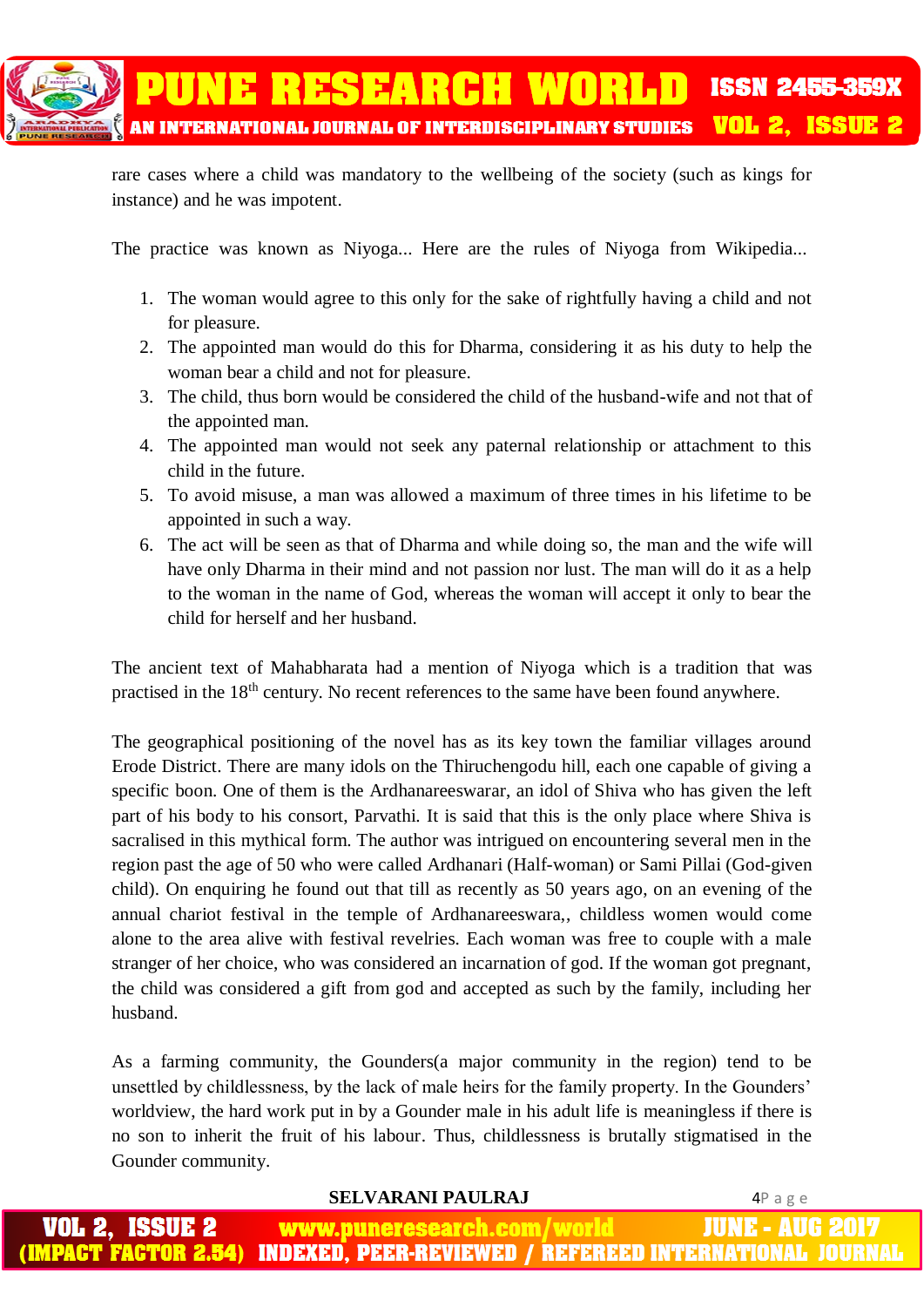

In Murugan's *One Part Woman*, Kali and Ponna, a couple madly in love with each other, remain childless for more than 12 years after marriage. During those 12 years, in the period immediately preceding the country's independence, they have run the gamut of prayers to various deities, vows, and penances, but to no avail. Kali's mother tells him that his family is cursed by Devatha, a ferocious female deity in the jungle, for a past crime against a young girl, and that the males in his family are doomed to remain childless; if a child is born to them, it will be short-lived. Kali and Ponna offer votive sacrifice at the altar of Devatha and climb the *varadikkal*, barren woman's rock, on the hill of Thiruchengodu, but these efforts do not bear fruit. Meanwhile, both endure, in their own way, an endless stream of taunts and insinuations from everyone around them, including strangers hitching a ride with them to the temple. In this scenario, Ponna's family—her mother and brother—as well as Kali's old mother, conspire to send Ponna alone to the festival to receive the blessing of a child from an anonymous Sami. *Mathorubagan* is the harrowing account of how a community's pathological obsession tears a loving couple apart and destroys their marriage.

It is a curious paradox that even as progressive Indians would like to abolish the caste system, they have little or no understanding of the lived reality of specific caste groups in their traditional homelands. Even as these communities are stalked and often dispossessed by the forces of modernisation, they remain hostage to the ways of the past that have sustained them for centuries. Will they ever be able to enter a secular future? Perumal Murugan has at least shown us a glimpse of what our collective struggle may be about.

The novel begins with the male protagonist Kali saying

*`He never could resist the desire to possess what attracted him`(pg1) implying whether it was the flower in the Portia tree or his fondness for his best friend Muthu's sister Ponna ,the female protagonist.*

The entire novel is woven around the eighteen-day festival in Karattur and its significance in the lives of the main characters. At every juncture, she is reminded of her childlessness which evokes a deep sense of frustration.

> *``She must have been thinking about how the tree had grown so lush and abundant in twelve years while not even a worm had crawled in her womb. Every wretched thing reminded her of that lack``{*pg8}

Kali`s mother conveys to him the decision to send Ponna to the eighteenth day festival to beget a godchild. (pg96)`

**SELVARANI PAULRAJ** 5P a g e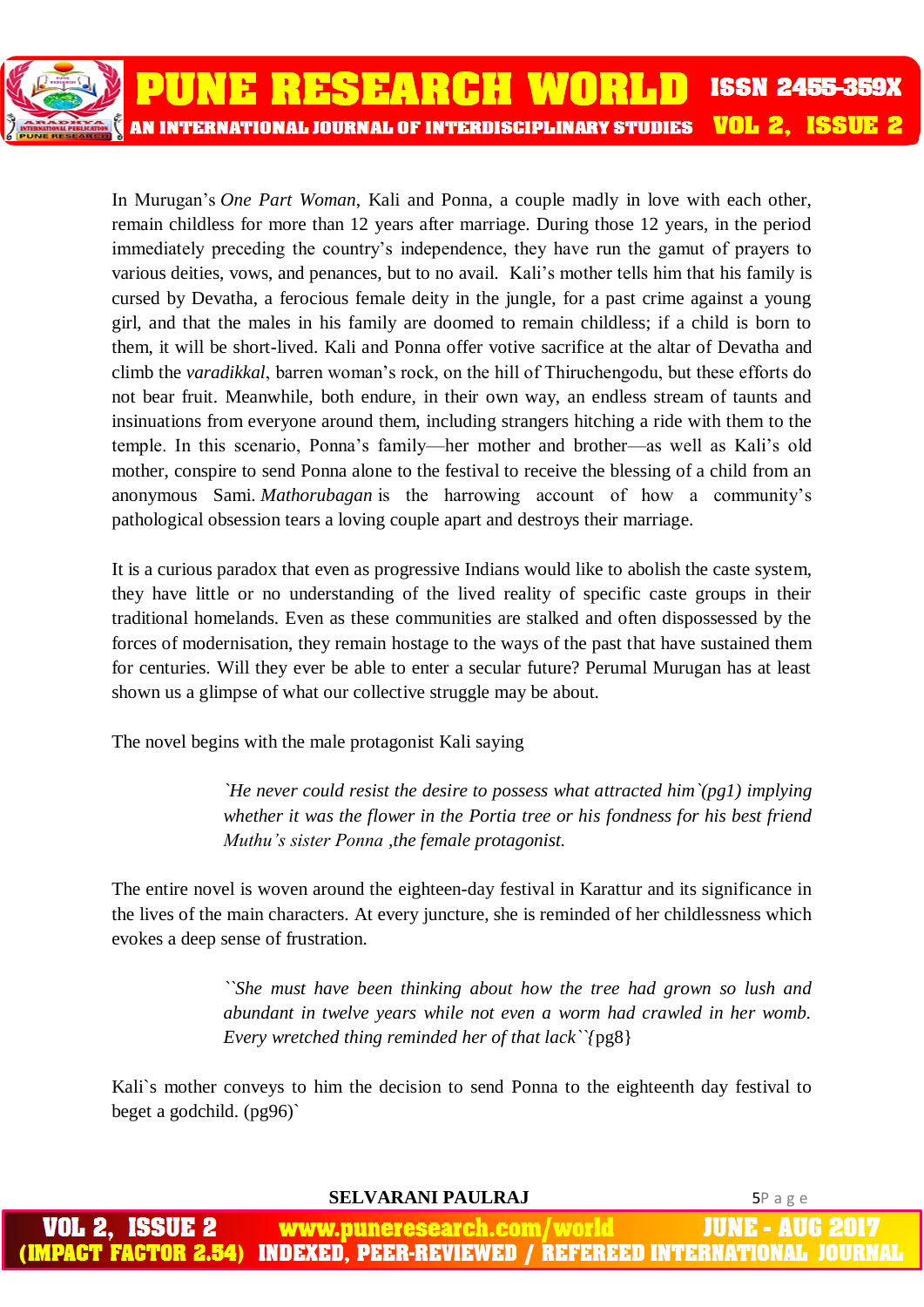*`all men are gods on this day of the festival.it is god who is giving this.it is not a problem if we keep our mind on god.``*

*``At the peak of the celebration all rules were relaxed, that night bore witness to that. Any consenting man and woman could have sex. Bodies would lie casually intertwined, darkness cast a mask on every face, It is in such revelry that primal being in man surfaces``(pg98)*

# **Patriarchy**

It is absurd that whenever a couple face the fire for being childless, the man is recommended for a second marriage, almost naturally throwing the blame on the woman. Here too there is constant pressure on Kali to find another woman to continue the progeny.

> *``For seven years now, there had been a talk of a second marriage-both openly and secretively``(pg10)*

> *`That is just how some cows are. No matter what you do, they never get pregnant. Just quietly change the cow.``(pg10) is what is suggested to Kali.*

Psychological patriarchy is the dynamic between those qualities deemed "masculine" and "feminine" in which half of our human traits are exalted while the other half is devalued. Both men and women participate in this tortured value system. Psychological patriarchy is a "dance of contempt," a perverse form of connection that replaces true intimacy with complex, covert layers of dominance and submission, collusion and manipulation. It is the unacknowledged paradigm of relationships that has suffused Western civilization generation after generation, deforming both sexes, and destroying the passionate bond between them. By highlighting psychological patriarchy, we see that everyone is implicated and we are freed from the misperception that men are the enemy. To end patriarchy we must challenge both its psychological and its concrete manifestations in daily life. There are folks who are able to critique patriarchy but unable to act in an antipatriarchal manner. To end male pain, to respond effectively to male crisis, we have to name the problem. We have to both acknowledge that the problem is patriarchy and work to end patriarchy. Terrence Real offers this valuable insight: "The reclamation of wholeness is a process even more fraught for men than it has been for women, more difficult and more profoundly threatening to the culture at large." If men are to reclaim the essential goodness of male being, if they are to regain the space of openheartedness and emotional expressiveness that is the foundation of well-being, we must envision alternatives to patriarchal masculinity. We must all change.(understanding Patriarchy by Bell Hook)

Whenever Ponna grieved her state, her husband was there to pep her up with consolation.

#### **SELVARANI PAULRAJ** 6P a g e www.puneresearch.com/world IUNE - AUG MPACT FACTOR 2.54) INDEXED. PEER-REVIEWED / REFEREED INTERNATIONAL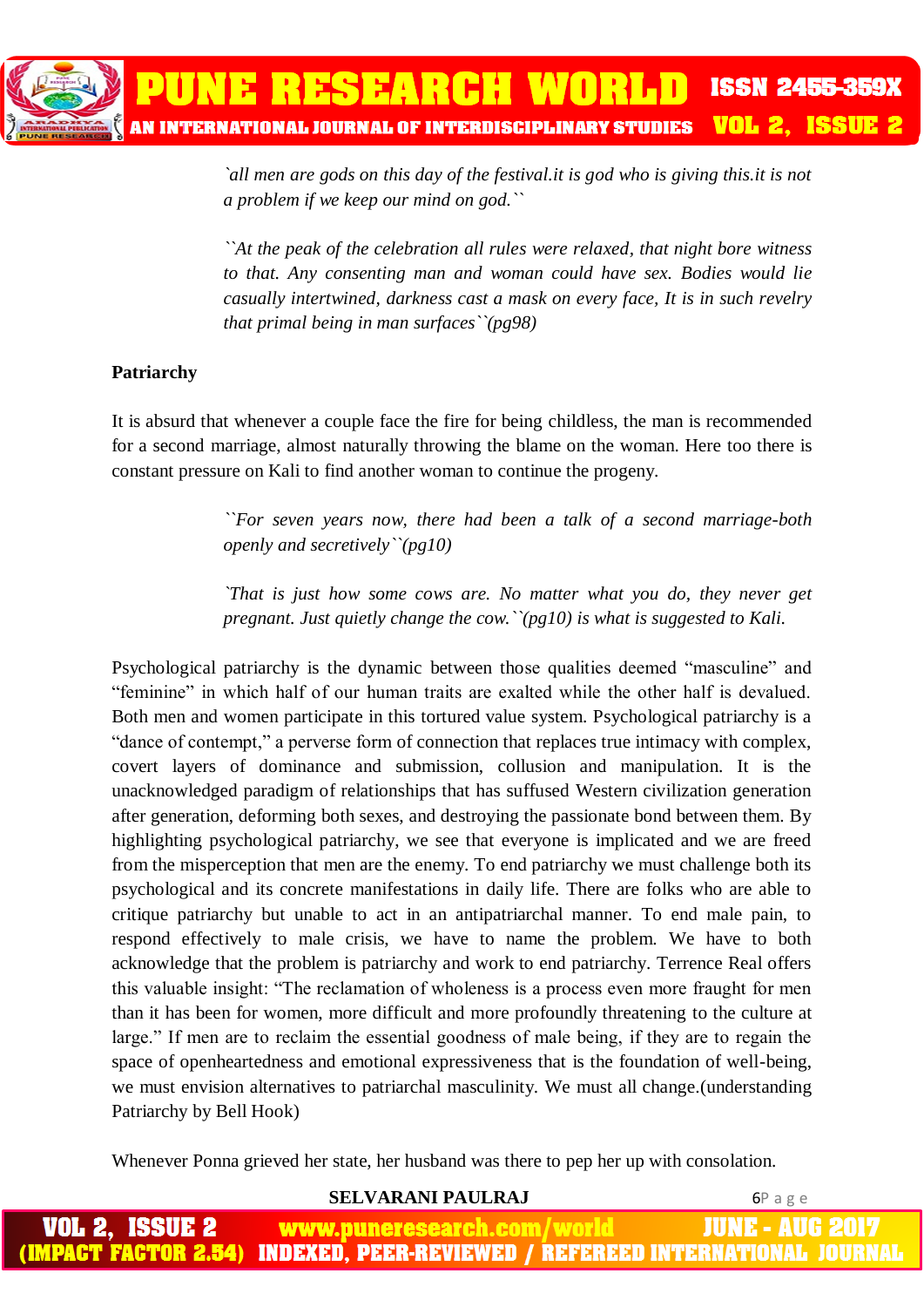*Maama, won't I ever get pregnant? Why not dear? you are only twenty-eight now…women are giving birth right till they are forty and forty five. we are not that old(pg14)*

### **Psychological trauma:**

There are various psychological and psychosomatic effects, and especially women are affected. The most frequently mentioned effects of childlessness are distress, raised depression and anxiety levels, lowered self-esteem, feelings of blame and guilt, somatic complaints, and reduced sexual interest.

In her article on` Infertility and Human Sexuality` writer A. Pacheco Palha, MD, PhD Full Professor of Psychiatry (retired), Oporto Faculty of Medicine ,talks about the psychological condition of childless women. . In some African tribes, the emphasis on fertility was demonstrated by the strategies used by the couple: if the husband was impotent, the woman was encouraged to have sexual relationships with relatives and friends until she became pregnant; if the woman did not get pregnant, there was someone who had children in their name. In ancient Hebrew culture, the man was allowed to divorce if his wife was sterile and to swap her for another woman when the first one was older. In Mozambique, even today, infertile women of the Macua ethnic group suffer various consequences for their infertility, one of the most important being their exclusion from some traditional ceremonies and social activities. Most of them commit adultery with the hope of getting pregnant .

Ancient people believed that the fertility of the soil and of all species was a single phenomenon determined by divine will. Eternal fertility represented hope. The image of death symbolized infertility.

This is reflected when the author relies greatly on religious rituals to overcome physiological barrenness. The many temple visits, the extensive religious procedures that inflicts fear guilt and anxiety in the protagonists.

It is a belief that because a young tribal girl was molested and murdered by a group of four young cowherds roaming in the forest, the residing goddess Devatha seeks vengeance on the lineage of these four boys rendering them impotent or even if bestowed with a child, its life would be short-lived. To appease the anger of this Devatha, the yearning couple make offerings 'of new clothes and pray to her`. `Gods cannot be angry with people for too long` is what the grandmother says.

> *`Kali visited the shrine whenever he was on the hillside…He felt the curse of the tribal girl would have been lifted after his diligent efforts at appeasing her*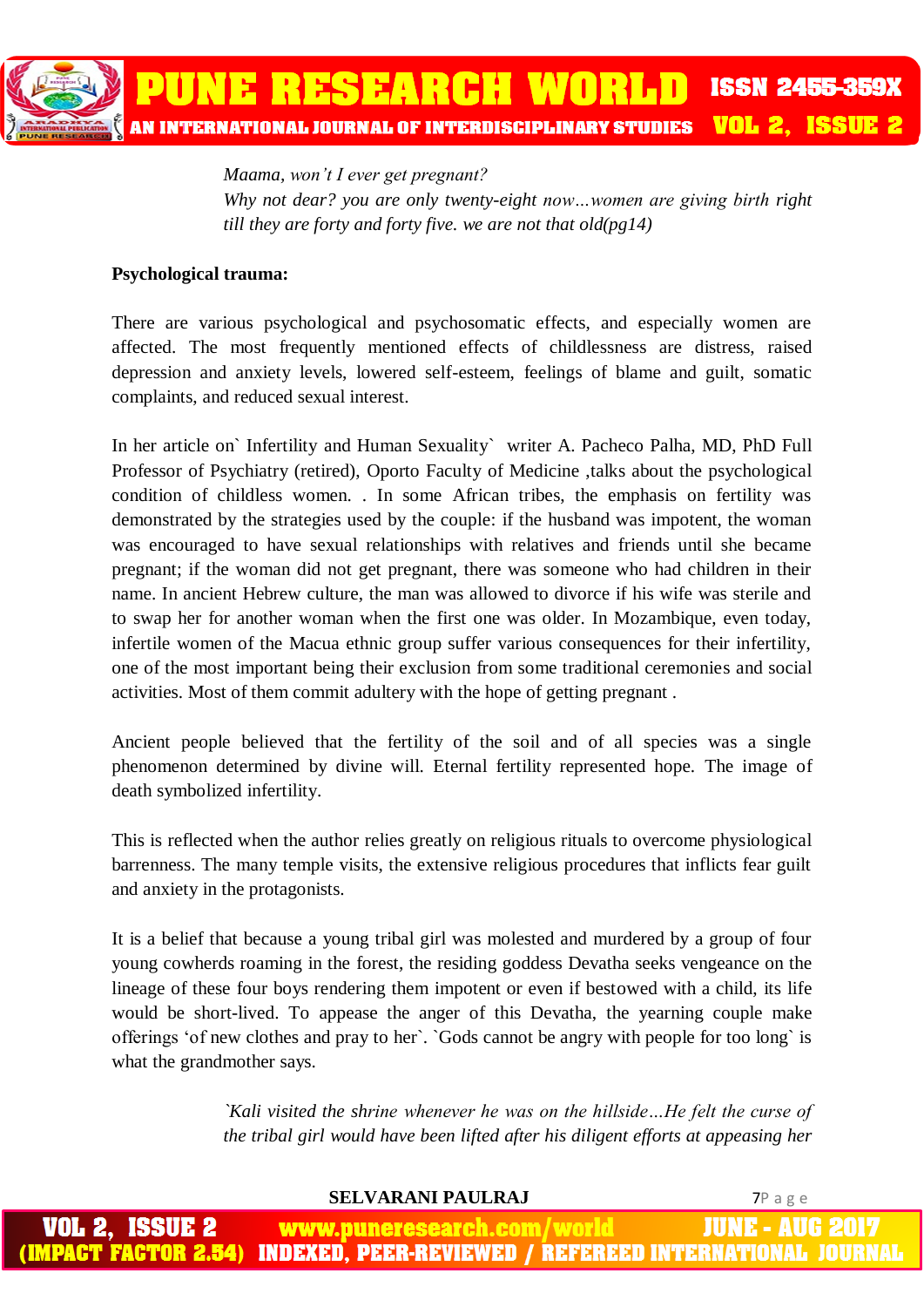*anger..Ponna too was full of hope after praying to Devatha.`God please fill my womb at least this month`(37)*

*-What is there to think about? This is God's work. You are going to be with whoever appears as god for you…. Ponna, this is a tradition that has been going on for ages. Don't worry about anything, just think of God (pg 136)*

The mother in law convinces her to venture forth into the festival and be appeased by her god.

## **Social stigma**

The novel also paints a vivid picture of the life in an Indian village, social hierarchy set by the caste system, and the beliefs/customs of the people in the course of the novel. The novel questions the place and role of women in Indian society. For a society, that purports to value the equality of man and woman - worshiping a deity such as Madhorubagan who is one half woman, it is indeed surprising that Indian woman are valued, not for who they are, but for their ability to attain motherhood, and their commitment to the family unit. Madhorubagan, shines a bright light into this hypocrisy, with unassuming, simple prose.

Madhorubagan, documents the rigid caste based stratification in Indian society that is most visible in Indian villages. Tamil literary scene is relatively young. Barring a few exceptions, first generation of Tamil novelists mostly wrote about the life of an educated, middle class, and mostly Brahmin life. In the last decade, we are witnessing powerful novels that portray the lives of those who live on the margins of the Tamil society - Kallars, Barathavas, and Dalits. This is a welcome change, particularly because these writers write not as representatives of their caste or community; but raise questions the values of the community at large based on an egalitarian outlook. Madhorubagan is a worthy addition to this tradition.

Kali and Ponnayi are a childless couple living in a society where the taunts, insults and innuendos are free flowing. Help and advice comes in many forms to them, some wellintentioned, some plain sadistic. Ponna is made to drink bitter infusions made with neem leaves that are handed to her by an 'auspicious' widow. She has men making not-so-subtle suggestions offering their services. She does a Fear Factor level walk on a dangerous rock near a temple to bribe the gods. She is deemed unfit for motherhood because she found the stink of a baby's faeces repulsive. Surprisingly, she isn't the only one to be 'blamed' here. Though Kali is constantly under the pressure to take a second wife, he is also equally taunted for his 'impotence'. He has everyone from cousins to random neighbours hoping to dip their fingers into his heirless property after his death. More than his love for Ponna, it is the fear of confirming this impotence that doesn't allow him to marry again. After all, it is his ancestors

### **SELVARANI PAULRAJ** 8P a g e

JUNE - AUG ISSUE 2 www.puneresearch.com/world **INDEXED, PEER-REVIEWED / REFEREED INTERNATIONAL** (1998) FACTOR 2.54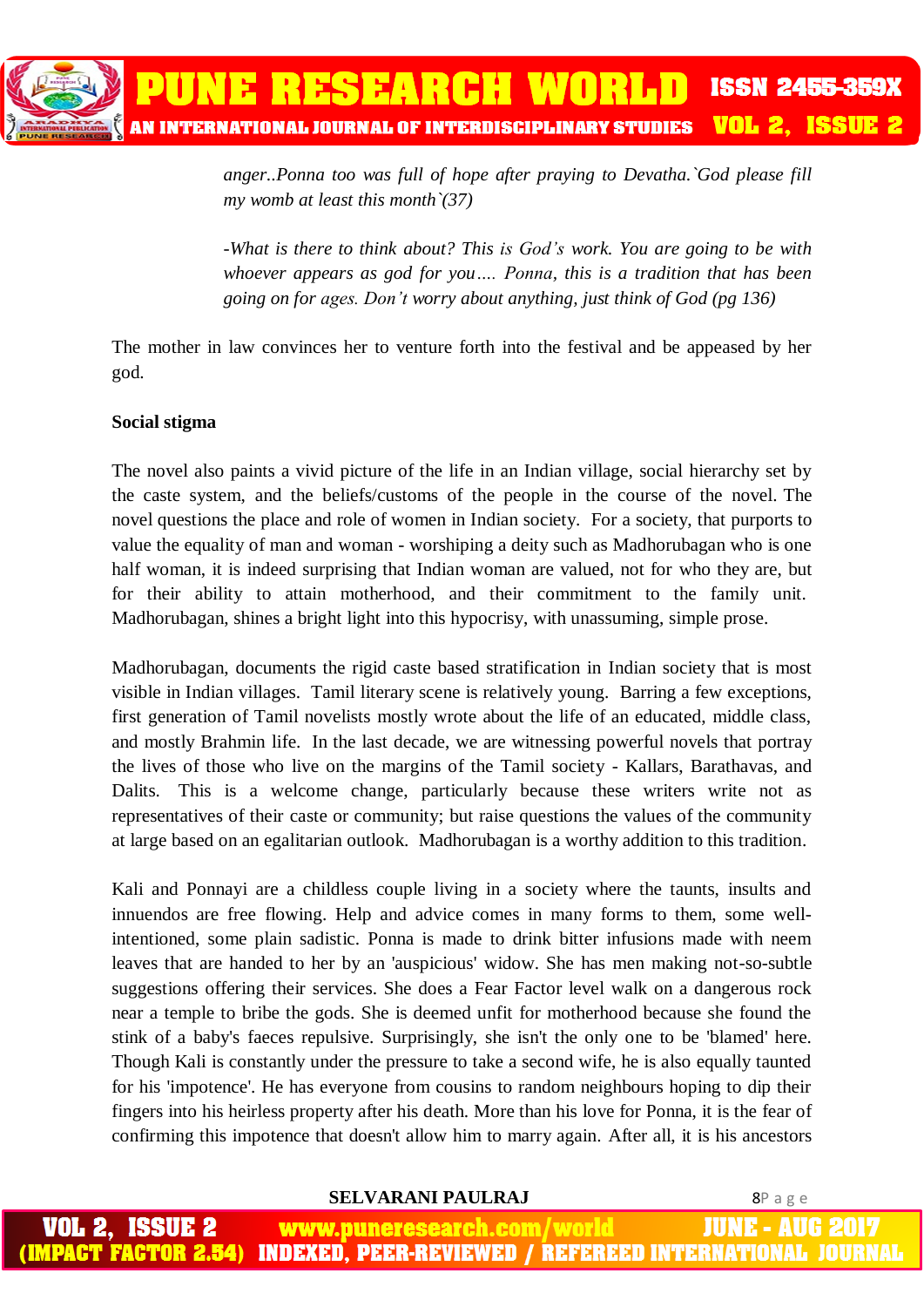

who raped a tribal girl and incurred her curse. It is a difficult life being childless in such a society in that era.

> *It annoyed kali that though they might have a million things wrong with their own lives, people found great pleasure in poking and prodding other people's miseries(pg19)*

In the  $6<sup>th</sup>$  month after marriage Ponna's mother-in-law `She kept a watch on Ponna's menstrual cycle that month.as soon as it came to pass, she told Ponna to drink the juice of some shoots on the morning of the third day. she said forcefully, "don't eat anything else even by mistake. the juice will be bitter'.`goal was to beget a child and she was ready to do anything to attain this goa'l(pg43)

Maladikkal-the risk of walking around the barren rock (pg 47)--the extent to which the couple are pushed because of the social stigma further reiterates the impact and influence of the community on the individual.

## **Dispute, Distrust, and Disappointment**

*`Will you listen to your mother and mine and go on the day when the gods retreat? She murmured, 'If you want me to go for the sake of this wretched child. I will'. This was not the answer he had expected.*

The patriarch in him could never believe that his wife would respond in this manner. It was a matter of honour that he was about to give up. From this moment, he was subjected to diverse disturbing thoughts that distanced him from his wife.

> *'He was now convinced that women were terrible creatures. No one even had an iota of hesitation anywhere. He on the other hand was hesitant to talk about the long gone days when he had been to the festival.'*

Ironically, it made him happy on the inside whenever she got her periods on time and came crying to him. This way he was reassured that she was trustworthy as long as she was menstruating regularly.

It is heart wrenching to see the couple go through this suffering and each trying to console the other.She genuinely thought it was a way out of being insulted and ridiculed by everyone .Didn't he remember the humiliation they suffered at the puberty ceremony of Chellama's daughter?If a child is so important to establish oneself as a human being in this world, why shouldn't she dare to do what it takes to accomplish that?

### **SELVARANI PAULRAJ** 9P a g e

| <b>VOL 2, ISSUE 2</b> | <b>WWW.puneresearch.com/world</b> | <b>/ JUNE - AUG 2017 <i>A</i></b>                                            |
|-----------------------|-----------------------------------|------------------------------------------------------------------------------|
|                       |                                   | (IMPACT FACTOR 2.54) INDEXED, PEER-REVIEWED / REFEREED INTERNATIONAL JOURNAL |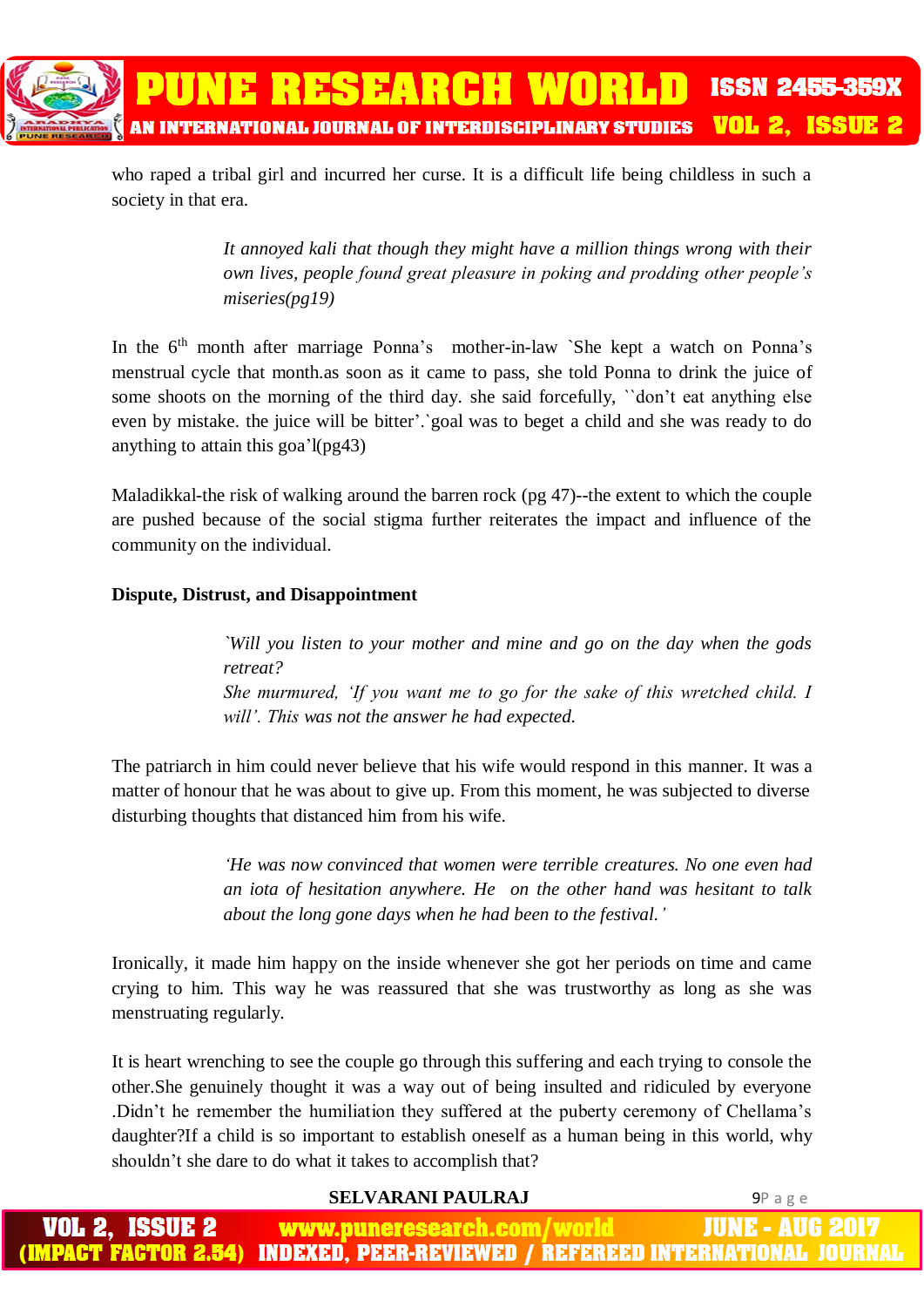

The humiliation she had to suffer because of this one problem was endless. She could not even go to their own fields during the sowing season for fear that others would broach the topic.

### **Conclusion**

The concluding chapters beautifully envisage the dilemma and the challenge faced by Ponna. From the moment, she boards the cart to the moment she alights it, the state of mind and the inner struggle is contrasted with the liberated spirit with which she walks the corridors of festivity eyeing every man to identify her god.

On the eighteenth day of the chariot festival when Ponna is taken to partake in the festivity, initially her mother accompanies her, buys her flowers glass bangles and other Knick knacks. At one point, when Ponna is engrossed admiring the colourfully bedecked chariot, her mother disappears in the background.

> *"In that one unknown moment, when her eyes were lost in the spectacle of things, everything known to her must have taken leave of her". (pg201)*

The realistic manner in which she drops layers after layers of her old self, letting bare her true inner deeply hidden desires and longings.

> *`She was overcome with a huge sense of relief…once her fear abated, she saw everything with fresh eyes`. (pg202)*

Thus far entangled in the milieu of social stigma and shame, Ponna now emerges as a liberated woman with no inhibition or uncertainty" without jumping to a decision immediately she savoured the happiness of simply having options`.(pg203) There is always a wonder in the reader as we follow Ponna in her pursuits. The naïve short tempered woman who overreacted to comments and complaints, was here now at the festival, very receptive to the challenge, open to this new revolutionary concept of `seeking her god 'who would unleash the magic of maternity within her. She was firm in her head and believed that `she had done enough walking towards the known and the familiar. At least on this one night, she wanted to make full use of the opportunity to walk towards the new and the unknown'. Is it a sense of deep desperation or utter frustration? That this woman, this chaste and committed wife of kali after twelve years of humiliation ridicule and disillusionment finally surrendered to this divine derivative of the `god 'who would liberate her and empower her life status. 'come to me with a form I like` she kept praying…she was thirsty. Was it her mind's thirst that was peeping out through her tongue.

**SELVARANI PAULRAJ** 10P a g e

www.puneresearch.com/world ACT FACTOR 2.54) INDEXED. PEER-REVIEWED / REFEREED INTERNATIONAL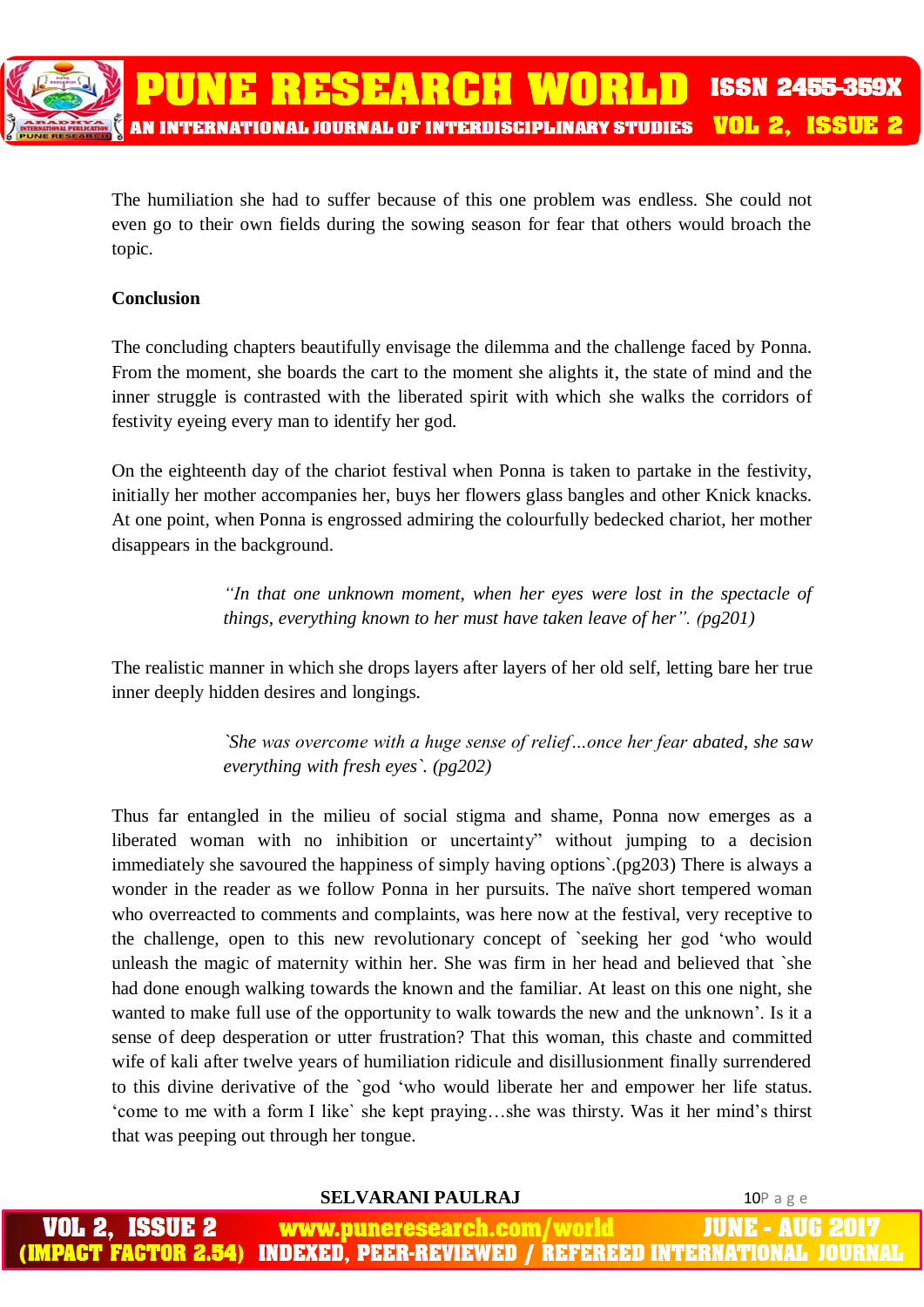**PUNE RESEARCH WORLD ISSN 2455-359X VOL 2. ISSUE 2** AN INTERNATIONAL JOURNAL OF INTERDISCIPLINARY STUDIES

> Is Ponna's search for her god devotion, innocence, stupidity, or sheer desperation? Does she manage to look beyond the face of her husband, look beyond her fears, look beyond society's taunts.

> The juncture where she feels an instant connect with the man who gestures to her has her overcome with shyness. 'This is how I expected you to be, god 'she thought. Almost in a state of trance, 'He is my god, my job is to go where he takes me 'was all she could think. 'Like a rain soaked chicken, she huddled in his warmth`.

> The novel very strategically doesn't say beyond this about Ponna's pursuits probably because the inevitable is far too obvious to be spelt out. The novel ends with Kali getting home to find Ponna and her parents missing, only to realise the enormity of the situation. `she has cheated you, she has cheated you'. He banged his head against the door. 'You whore, have you really gone. Despite my saying no'? 'You whore, you have cheated me, you will not be happy. You have cheated me you whore. At this point irrespective of the gender of the reader, our heart reaches out to kali and his state of being let down.

> This novel is one that awakens multitudes of our thought process, making us wonder at the consequences and pursuits of a couple who have been driven to insanit*y* and desperation, all because of societal condescension and collective ridicule. A painful journey walked through the 200odd pages of this novel. Ponna is the most well crafted female character by a male author. She isn't just a role in the book, she is a complete person. In the midst of fear, she recognises her moment of freedom and she seizes it. Ponna speaks for those who are permanently aggravated by what is presented as the female mind, yet are too worn down to react to every insinuation.

> It is ironical how the writer who had projected the sufferings of his protagonists eventually was subjected to similar or worse sufferings because of the connivance of a few politically and religiously twisted brains. His book which was published in 2010,and translated a year later initially received rave reviews and sold many thousand copies. But unfortunately, a few years later, the book seemed to have fallen at the hands of a few who took offence by its contents, raised a hue and cry, had his books and effigy burnt, eventually compelling him to tender a public apology and a promise to withdraw his book from the market. His frustration and disappointment were so high that he took to the social media to announce the death of the writer Perumal Murugan and that only the teacher will live on thereafter.

> As a critic points out, "when the court stood up for the rights of the writer as an individual entitled to his expertise as a creative person, it relied upon three arguments: first, that the book has won many prizes, and has gained critical acclaim; second, that Indian culture had always celebrated sexuality until the Victorian British suppressed it; and third, that read as a

#### **SELVARANI PAULRAJ** 11P a g e ISSUE 2 www.puneresearch.com/world IUNE - AU ACT FACTOR 2 INDEXED. PEER-REVIEWED / REFEREED INTERNATIONAL